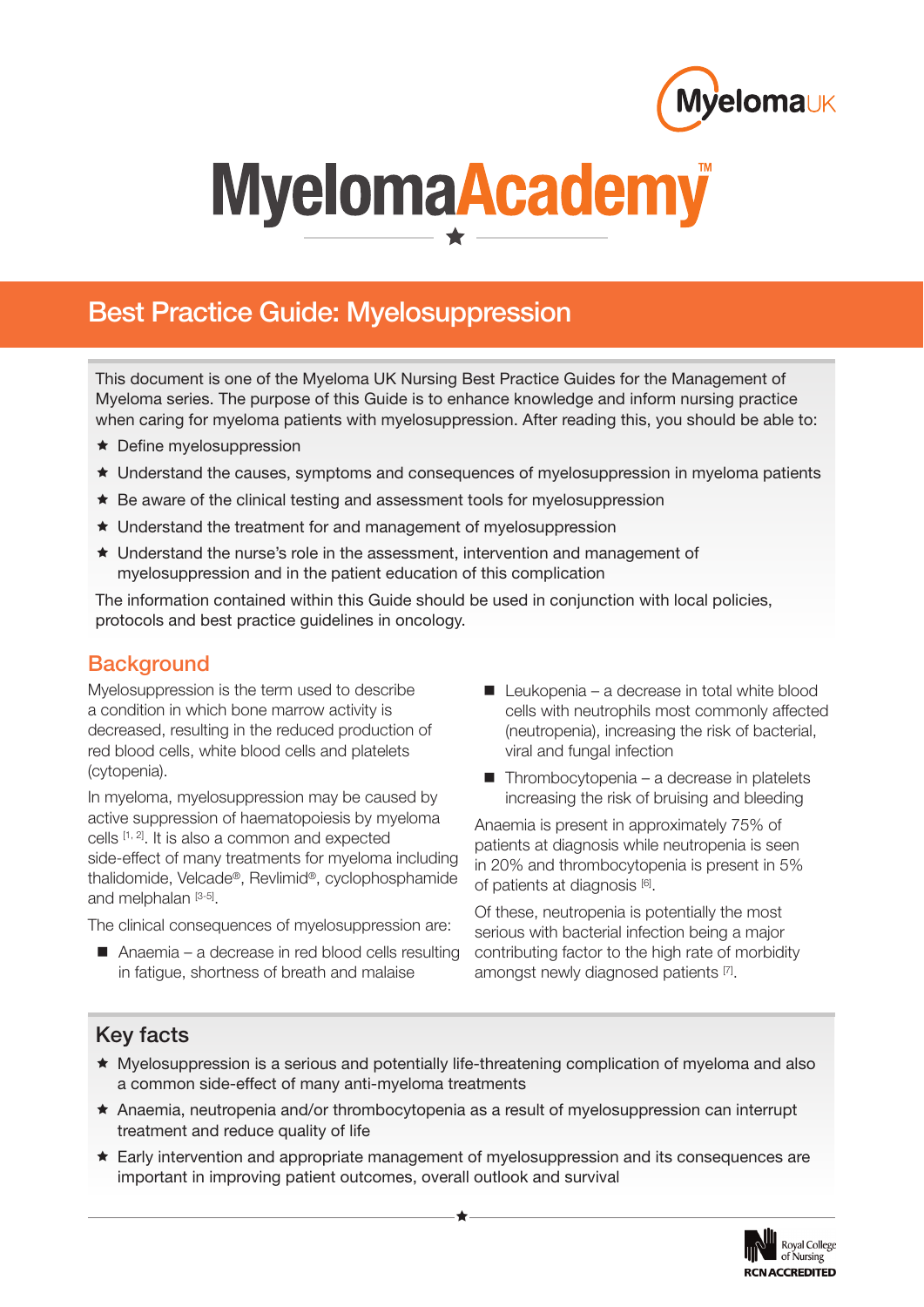Improvements can be made with anti-myeloma treatment together with appropriate supportive care. However, most anti-myeloma treatments themselves have the potential to cause some degree of myelosuppression. This can often limit the choice, dose and/or duration of treatment depending on the toxicity to the bone marrow.

Myelosuppression undoubtedly represents a significant complication in myeloma but if identified, treated and managed effectively has minimal impact on optimum treatment options and patients' quality of life.

The following describes the medical approach to the treatment of myelosuppression and provides guidance on nursing interventions and nursing management of myeloma patients with myelosuppression.

#### **General recommendations:**

- \* All patients should have their full blood counts assessed and monitored on a regular basis
- Regular assessment of vital signs is important to help identify anaemia, neutropenia and thrombocytopenia as early as possible
- $\star$  Signs and symptoms of anaemia, neutropenia and/or thrombocytopenia should be recognised so that the appropriate intervention can be instigated
- ★ Signs of febrile neutropenia should be recognised as a medical emergency and managed immediately to prevent sepsis

#### **Nursing recommendations:**

- $\star$  Patients and their families should be informed about the importance of early detection and reporting of symptoms related to anaemia, infection and thrombocytopenia
- The impact of anaemia, neutropenia and thrombocytopenia on the patient's daily activities and quality of life should be assessed and monitored on a continual basis
- **★ Patients and their families should be** educated on effective preventative measures particularly against infection



2 ——————————————<del>★</del>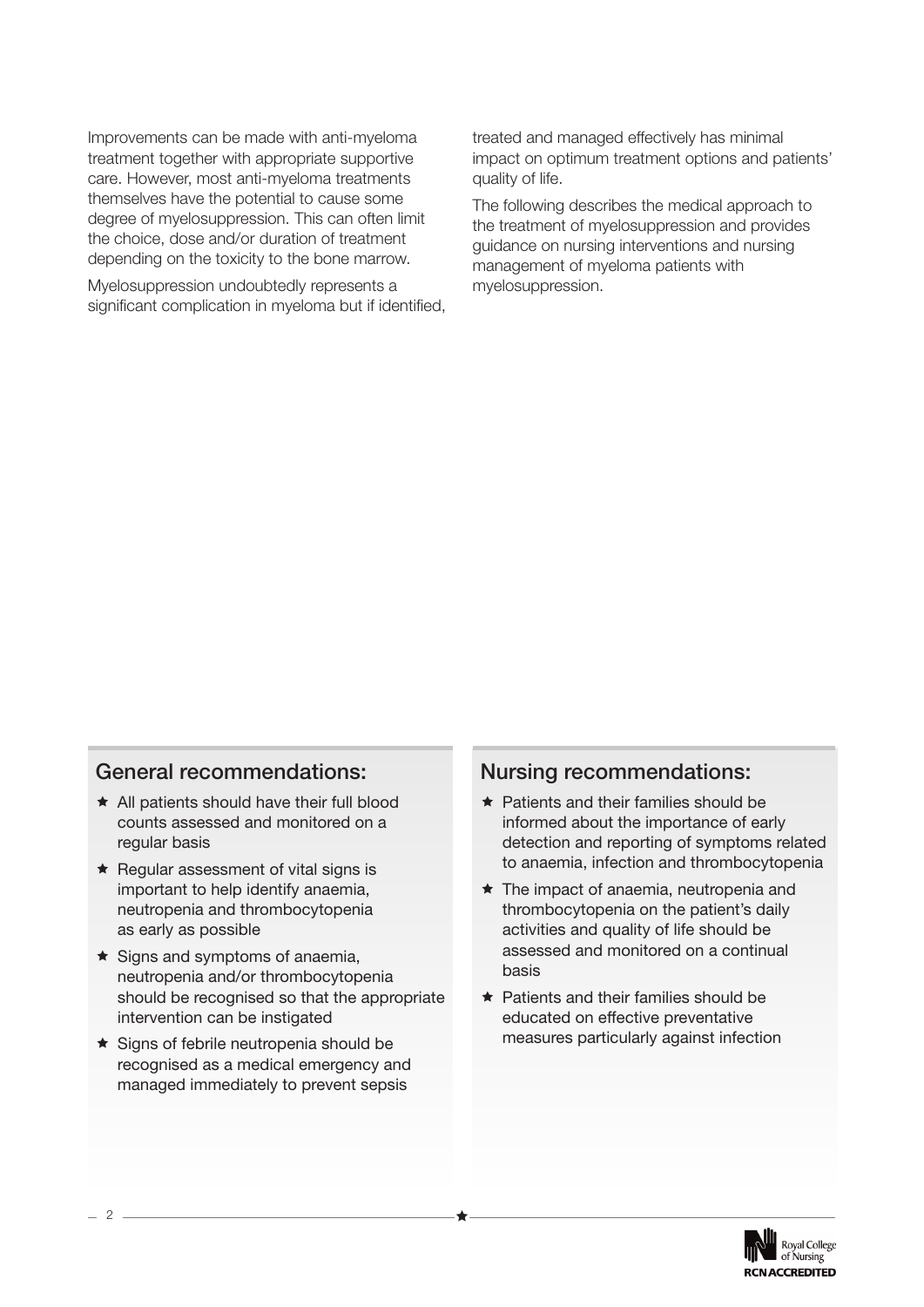# **Medical approach**

The treatment and management of myelosuppression in myeloma patients depends on the underlying cause and the type of blood cell that is affected. The following describes the general medical approach taken to manage myeloma patients with myelosuppression.

## **Assessment**

A full blood count (FBC) provides a good indication of myelosuppression and identifies the blood cell type(s) that are affected. These are determined by the following parameters:

- Red blood cell count
- Haemoglobin level
- Total white blood cell count
- Differential neutrophil, lymphocyte, monocyte, eosinophil and basophil counts
- **Platelet count**

#### Assessment of anaemia

Anaemia is defined as a decrease in the number of red blood cells in a given volume of blood or a reduction in the concentration of haemoglobin, below the normal range. In general, haemoglobin concentrations are more widely used to assess anaemia.

The normal level of haemoglobin is different in males and females. For men, anaemia is typically defined as haemoglobin levels <135g/L and in women as haemoglobin levels <120g/L. These definitions may vary slightly depending on the laboratory references used.

The severity of anaemia can be graded based on the haemoglobin value (see Table 1) as mild, moderate or severe. However, intervention and management should also take into account any associated symptoms of anaemia because of the variation in normal haemoglobin levels amongst individuals and their ability to cope with its reduction.

#### **Table 1: Grading of anaemia**

| Grade                              | Haemoglobin levels |
|------------------------------------|--------------------|
| 1 Mild                             | Hb $100 - 120q/L$  |
| 2 Moderate                         | Hb $80 - 100$ g/L  |
| 3 Severe                           | Hb $65 - 80g/L$    |
| 4 Life-threatening<br>or disabling | Hb < 65q/L         |

Patients should therefore be assessed for the following symptoms:

- **Fatique**
- Shortness of breath (dyspnoea)
- **Pallor**
- Light-headedness
- Hypotension
- **Tachycardia**
- Loss of libido
- Reduced cognitive function
- **Exercise Emotional distress**

Further assessments should be made where appropriate if the patient presents with any of the above symptoms:

- Vital signs including temperature, blood pressure (BP), pulse, respiratory rate and oxygen saturation
- Full patient/family history to exclude other possible causes of anaemia
- Areas of bleeding
- Nutritional status to exclude iron, folate and vitamin B12 deficiency
- **Psychological assessment**

#### Assessment of neutropenia

Neutropenia is defined as a decrease in circulating neutrophils in peripheral blood below the lower limit of normal of 4.0 x 109/L. The severity of neutropenia can be graded as follows:

#### **Table 2: Grading of neutropenia**

| Grade                              | Neutrophil count                 |
|------------------------------------|----------------------------------|
| 1 Mild                             | $1.5 - 4.0 \times 10\frac{9}{L}$ |
| 2 Moderate                         | $1.0 - 1.5 \times 10^{9}$ /L     |
| 3 Severe                           | $0.5 - 1.0 \times 10\frac{9}{L}$ |
| 4 Life-threatening<br>or disabling | $< 0.5 \times 10^{9}/L$          |

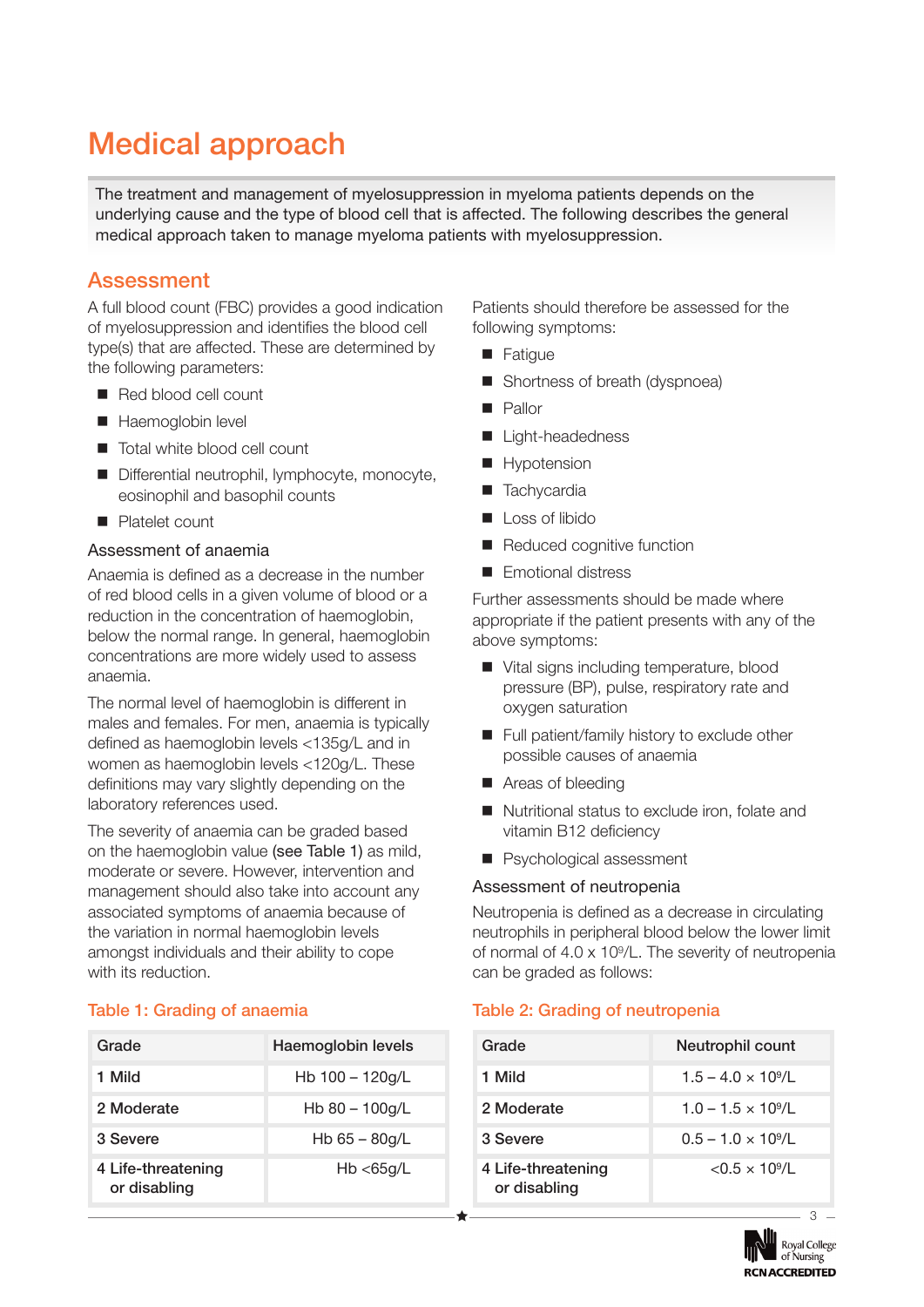Neutropenia itself does not cause any symptoms but if a patient has an infection, they may present with one or more of the following symptoms depending on the cause of the infection:

- Fever/pyrexia (>38°C)
- Chills/sweating
- Change in cough or new cough
- Sore mouth or new mouth sore
- Nasal congestion
- Burning or pain with urination
- **Dysuria**
- Diarrhoea
- Nausea/vomiting
- Redness, swelling, or soreness in any area
- **Unusual vaginal discharge or irritation**
- **Pain in the abdomen**
- New onset of pain
- Changes in mental status
- Rash

Further investigation where appropriate should be performed if any of the above symptoms are present:

- Vital signs including temperature, BP, pulse, respiratory rate and oxygen saturation
- Peripheral and central line blood cultures
- **Urinalysis**
- Bacterial and viral swabbing of possible infection sites
- Samples of sputum and stool
- **Infection markers e.g. c-reactive protein** (CRP)
- Chest X-ray
- Oral assessment, such as the Oral Assessment Guide [8]

#### Assessment of thrombocytopenia

Thrombocytopenia is defined as a platelet count in peripheral blood less than 150 x 109/L. Grading of the severity of thrombocytopenia is described as follows:

#### **Table 3: Thrombocytopenia grading**

| Grade                              | <b>Platelet count</b>                  |
|------------------------------------|----------------------------------------|
| 1 Mild                             | $100 - 150 \times 10\%$                |
| 2 Moderate                         | $50 - 75 \times 10^9$ /L               |
| 3 Severe                           | $25 - 50 \times 10^9$ /L               |
| 4 Life-threatening<br>or disabling | $\langle 25 \times 10^{9} / 1 \rangle$ |

If thrombocytopenia is suspected, patients are likely to present with one or more of the following symptoms:

- **Bruising**
- Petechiae/purpura
- Mucosal membrane bleeding/bruising
- Blood in stool, urine or vomit
- **Bleeding from body orifices**
- Bleeding from central or peripheral lines/urinary catheters

Any of these symptoms should be followed-up with the appropriate investigations:

- Full patient/family history for other possible causes of thrombocytopenia
- Vital signs including temperature, BP, pulse, respiratory rate and oxygen saturation
- **Physical examination**
- Coagulation screen where indicated (e.g. prothrombin time, partial thromboplastin time)
- Red blood cell count for anaemia
- Nutritional status
- **Urinalysis**

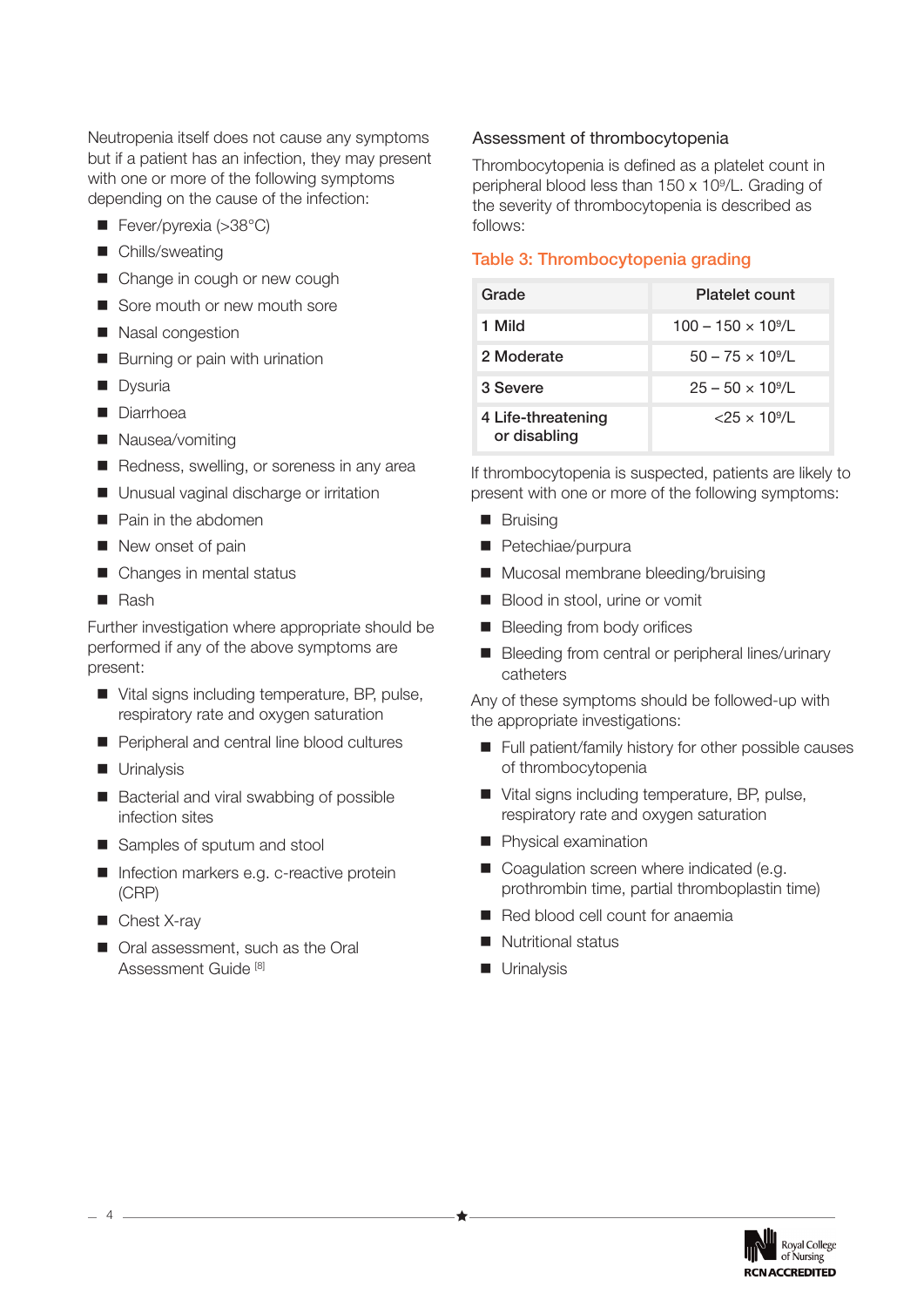## **Treatment**

The treatment and management of anaemia, neutropenia or thrombocytopenia is largely dictated by the underlying cause and severity of each condition as described below:

#### Treatment for anaemia

#### *Myeloma-related anaemia*

Anaemia as a result of the myeloma itself where patients are minimally or asymptomatic may improve as the myeloma is controlled by treatment. These patients should be observed initially.

If symptoms are reducing quality of life, then blood transfusions may help to correct moderate to severe anaemia in the short-term.

Alternatively, a course of erythropoiesis-stimulating agents (ESA) may help to increase red blood cell production and improve the anaemia. The recommended course of ESA treatment with a target haemoglobin concentration of 120g/L is:

- Darbepoetin 6.25 $\mu$ g/kg every three weeks, or
- Epoetin alpha 40,000 iu once weekly, or
- $\blacksquare$  Epoetin beta 30,000 iu once weekly

#### *Treatment-induced anaemia*

Anaemia as a result of treatment may be improved or corrected by reducing the dose or temporarily stopping treatment. If symptoms continue, patients should undergo blood transfusions.

#### Treatment for neutropenia

Neutropenia as a result of the myeloma may improve with anti-myeloma treatment but those with treatment-related neutropenia should be dose-reduced in the first instance and given granulocyte-colony stimulating factor (G-CSF) if infection is recurrent.

Neutropenic patients are at a greater risk of infection with *Streptococcus pneumonia*, *Haemophilus influenzae* and gram negative bacilli the most frequent causes of infection in myeloma patients [7].

Infection causing a febrile episode is regarded as an emergency situation and prompt intravenous (IV) treatment with broad spectrum antibiotics that

cover the above mentioned is essential to prevent sepsis from occurring.

Treatment should continue until neutrophil count has recovered and fever has abated. IV hydration and antipyretics should also be considered where necessary. Aminoglycosides should be used with caution even in patients with normal renal function.

Although antibiotic prophylaxis may have a role in reducing infection rates, routine prophylactic use is recommended for patients only in the stem cell transplant setting. General use has the potential for increasing *Clostridium difficile* infection and inducing antibiotic resistance and is therefore not recommended in any other setting.

Prophylactic IV immunoglobulin may have some benefit in reducing infection rates in patients in plateau phase [9,10] and a dose of IV immunoglobulin of 500mg/kg administered every month for up to six months may benefit patients who have severe recurring infections.

Antiviral prophylaxis with acyclovir 200mg po tds is recommended for those receiving Velcade treatment, following autologous stem cell transplantation (for three months post-transplant) or those with recurrent herpetic infection.

Vaccination against influenza, *Streptococcus pneumonia* and *Haemophilus influenza* is also recommended even though efficacy is not always guaranteed [11].

#### Treatment for thrombocytopenia

As with myeloma-related anaemia and neutropenia, myeloma-related thrombocytopenia may improve with anti-myeloma treatment.

Transient thrombocytopenia is common with anti-myeloma treatment particularly with Velcade during the dosing period between days 1 – 11. Platelet levels normally return to baseline during the resting period [12] but patients should be closely observed.

If platelet counts fall below 25 x 109/L, treatment should be withheld until platelet counts rise and dose reduction considered for subsequent cycles. Alternatively, patients may continue with the same dose and be supported by platelet transfusions.

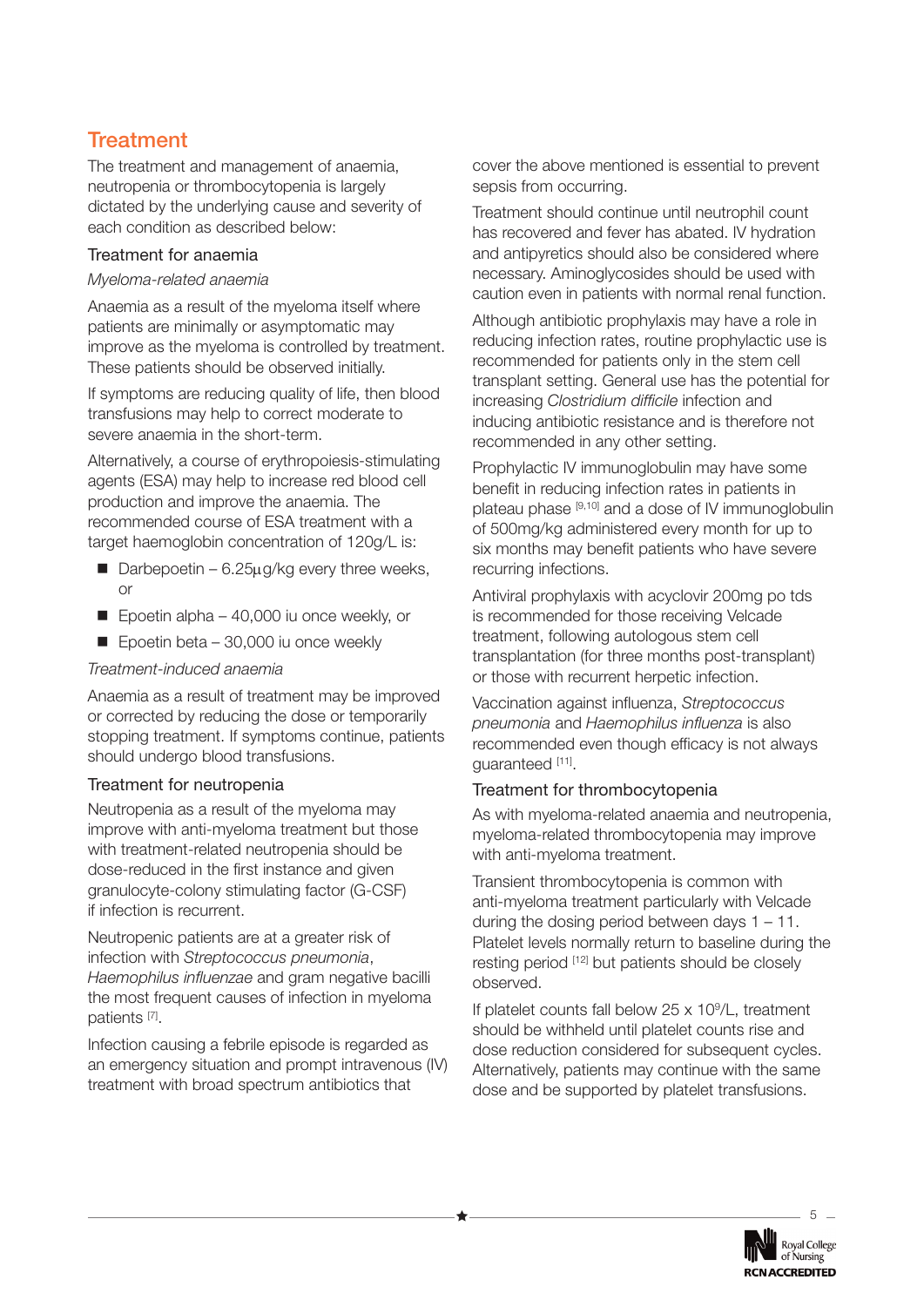# **Nursing interventions and management**

Nurses play a key role in implementing supportive care to myeloma patients with myelosupression. The following provides best practice guidance for nursing interventions related to the assessment, treatment and monitoring of myelosuppression and nursing management involving a more holistic approach to care and in educating patients and their families about myelosuppression and its consequences.

## **Interventions**

- Make sure that complete blood count values are taken at regular intervals dependent on treatment and stage of myeloma
- Make sure that the results of other relevant tests are available e.g. blood cultures to determine source of infection, oxygen saturation to determine severity of anaemia etc
- Be vigilant for signs and symptoms of anaemia, neutropenia and/or thrombocytopenia and report them to the haematologist
- Ask patients questions to assess their performance status, psychological wellbeing and quality of life on a regular basis
- If patients are receiving an erythrocyte stimulating agent (ESA), make sure baseline erythropoietin level is measured beforehand and appropriate thromboprophylaxis is given

### **Management**

- **Provide written information to help patients** understand about myelosuppression
- Discuss with patients the importance of blood count monitoring and outline the normal range of values
- $\blacksquare$  Inform patients of the potential consequences of myelosuppression
- Educate patients and their families about the signs, symptoms and implications of anaemia, infection and thrombocytopenia
- Ensure that the patient has a working thermometer and they are able to take their own temperature
- **Ensure patients understand the importance of** reporting symptoms early and that they know who to report to, providing them with emergency contact numbers if necessary
- Discuss the risks and benefits associated with the different interventions for anaemia, neutropenia and thrombocytopenia
- Advise patients and their families about patient safety and fall precautions particularly those who are anaemic or thrombocytopenic
- Encourage patients to combat fatigue by taking regular gentle exercise. Coordinate referral to a physiotherapist if necessary
- $\blacksquare$  Identify any issues which may have an impact on the patient's quality of life, ability to work and emotional wellbeing. Coordinate referral to other healthcare professionals where appropriate
- Educate patients and their families on preventative measures to reduce the risk of infection. This should include the importance of:
	- o Regular effective hand-washing and overall personal hygiene to reduce contact exposures
	- o Adequate skin care with lotion to keep skin moist to reduce the risk of skin breaks and wounds
	- o Avoiding crowds and people with obvious signs of infection
	- o Maintaining good oral hygiene and using antimicrobial mouth rinses if necessary
	- o Eat only fruits and vegetables that can be washed, peeled or cooked
	- o Eat only meat that is fully cooked
	- o Practising good kitchen hygiene, i.e. chilling foods, separating raw and cooked meats, eating food that is in date and using separate chopping boards for food preparation
	- o Avoid drinking unpasteurised milk or other unpasteurised beverages and eating raw or undercooked eggs



6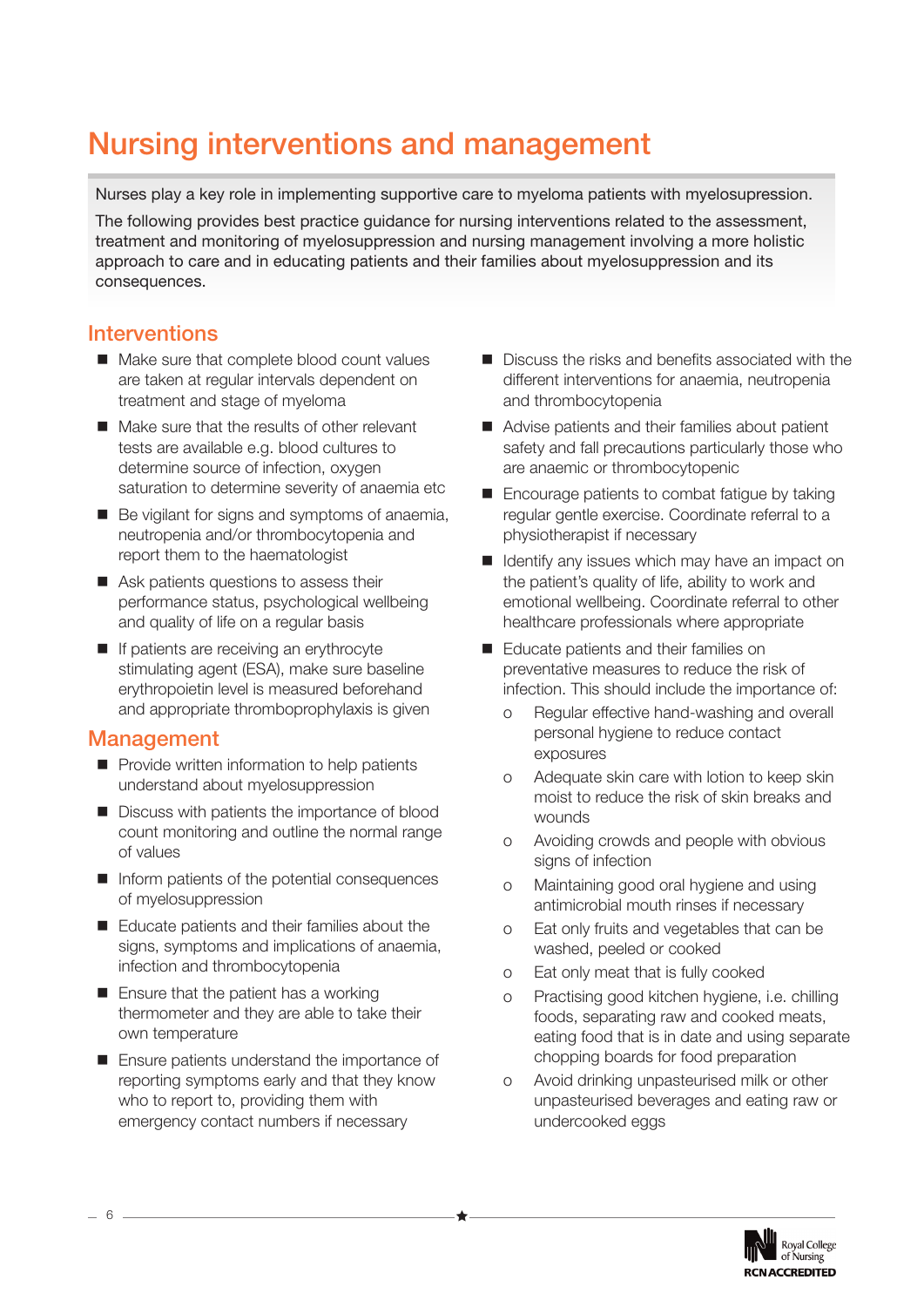- o Avoid activities that increase the risk of exposure to infection such as damp environments, gardening, handling pet litter etc
- Educate patients and their families on preventative measures to reduce the risk of bleeding such as:
	- o Avoiding the use of non-steroidal anti-inflammatory drugs which have an anti-platelet effect such as aspirin, ibuprofen and naproxen unless instructed otherwise
	- o Avoiding activities that can result in bruising or bleeding e.g. contact sports, body piercing, tattooing, anal sex etc
- o Exercising gentle oral care to avoid bleeding of the gums e.g. using a soft toothbrush, taking care when flossing
- o Using prophylactic stool softeners where indicated to avoid constipation
- o Being careful not to cause cuts, wounds to the skin or blunt trauma to the body
- **Promote interdisciplinary communication** between colleagues to ensure successful management of each patient
- Stay current with new developments in preventing, treating and managing myelosuppression and be aware of novel treatments that may cause myelosuppression

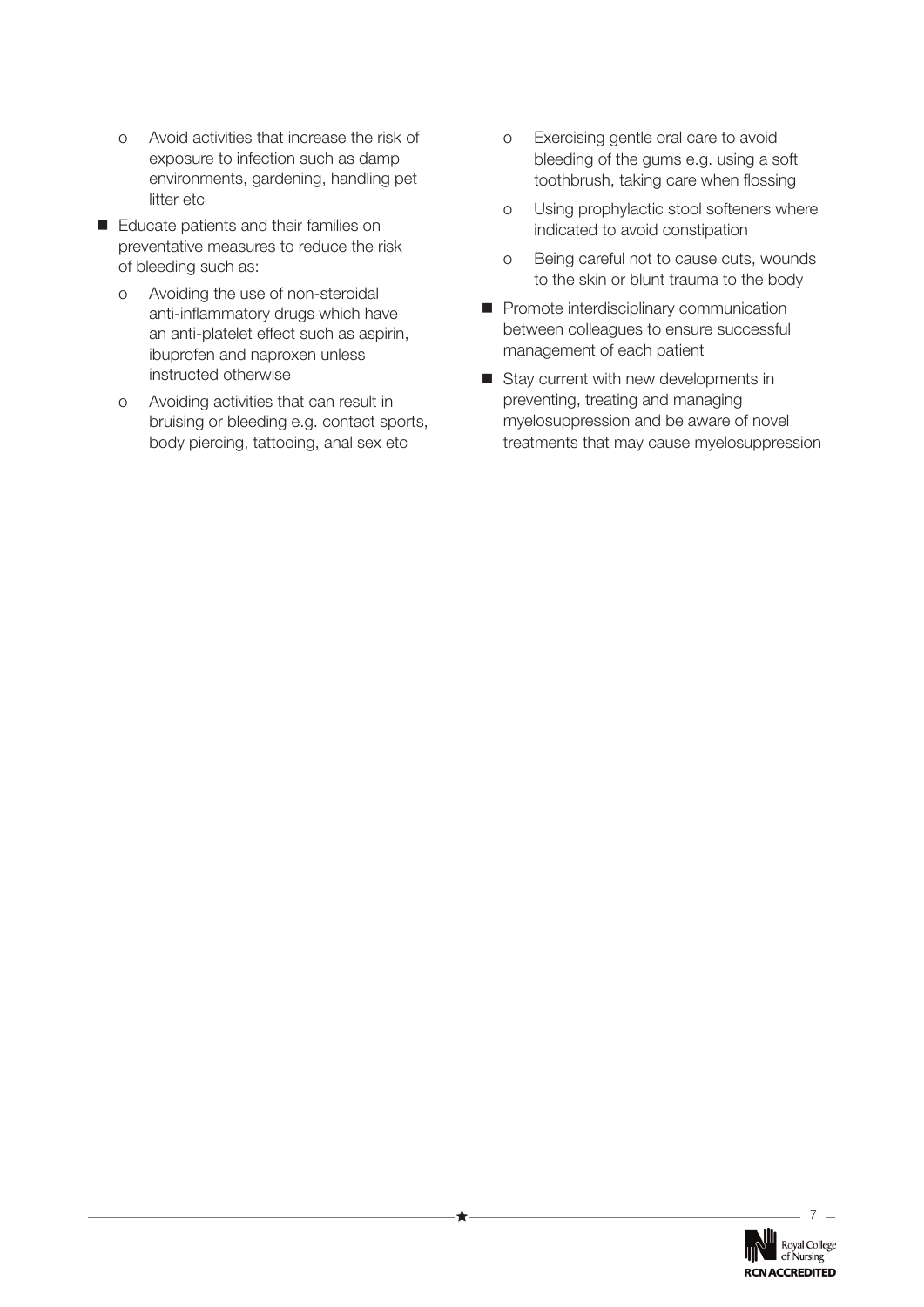# **Summary**

Myelosuppression is a recognised complication of myeloma and an expected side-effect of several of its treatments. The consequences of myelosuppression can be debilitating and even life-threatening but, if identified early, can be managed effectively through careful monitoring, dose reduction, appropriate treatment and prevention.

Nurses are at the forefront of providing comprehensive supportive care for myeloma patients with myelosuppression. Through timely assessment and management they can make a significant improvement in quality of life and patient outcomes.

# **Abbreviations**

- **BP** Blood pressure
- CRP C-reactive protein
- G-CSF Granulocyte-colony stimulating factor
- ESA Erythropoiesis-stimulating agent
- FBC full blood count
- g/L grams per litre
- Hb Haemoglobin
- I IV Intravenous
- mg Milligram
- NSAID Non-steroidal anti-inflammatory drug
- po Per oral
- **tds** Three times daily

## **About the Nursing Best Practice Guides**

The Nursing Best Practice Guides for the Management of Myeloma have been developed by Myeloma UK and an expert nursing advisory group including; Marvelle Brown, Shirley Crofts, Flora Dangwa, Sophie Deppe, Jeff Horn, Mary Kelly, Tracy King, Monica Morris, Moira Stephens, Sharon West and Maggie Lai, Myeloma UK.

## **About Myeloma UK**

Myeloma UK is the only organisation in the UK dealing exclusively with myeloma, a bone marrow cancer for which there is no cure, but many very effective treatments.

Our broad and innovative range of services cover every aspect of myeloma from providing information and support, to improving standards of treatment and care through research and campaigning.

For more information about Myeloma UK and what we do, please visit www.myeloma.org.uk or contact us at myelomauk@myeloma.org.uk or +44 (0)131 557 3332.

Date published: October 2012 Updated: October 2014 Date of review: October 2015



8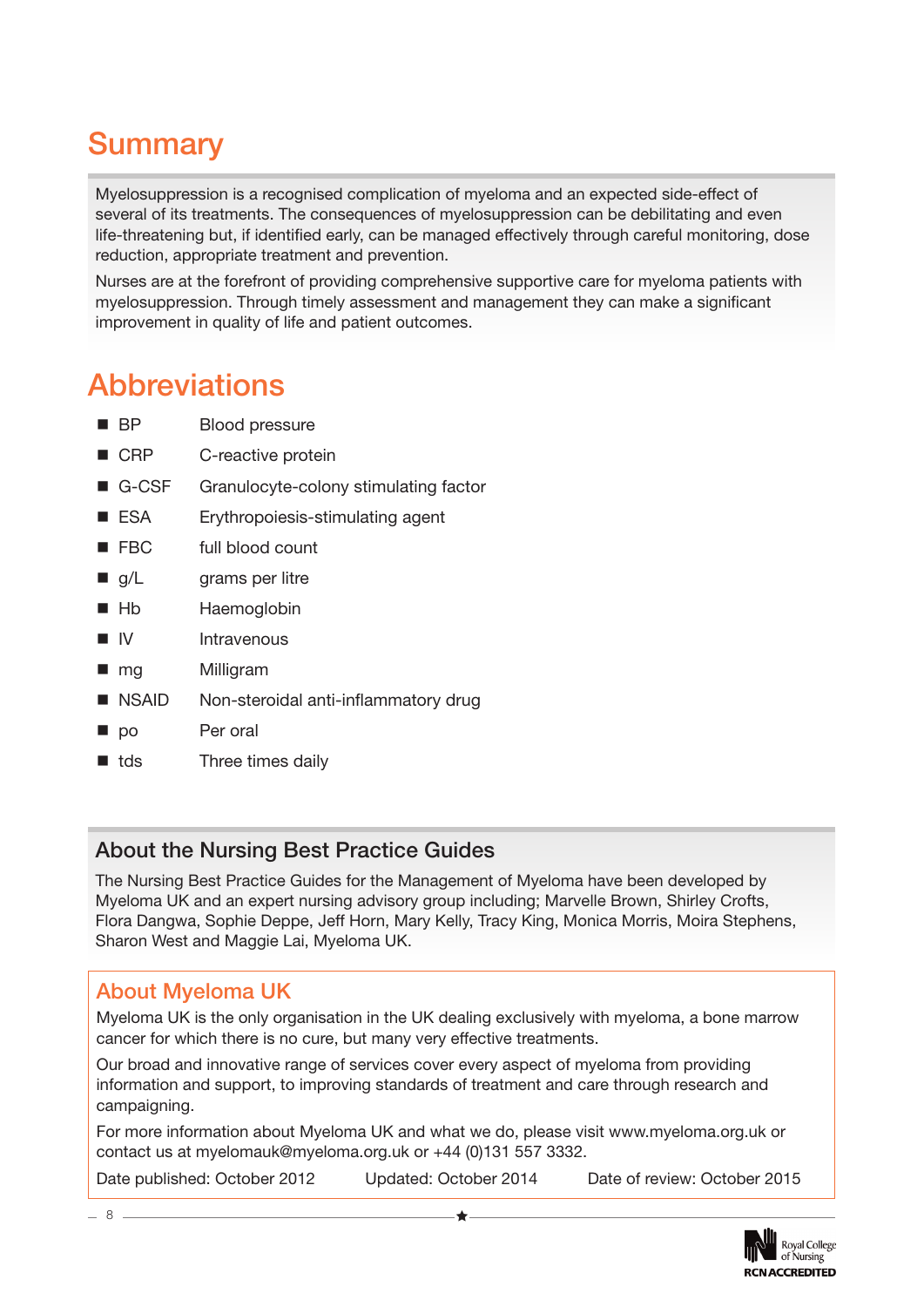# **References**

- 1. Podar, K., MM-associated anemia: more than "crowding out" HSPCs. *Blood*, 2012. **120**(13): p. 2539-40.
- 2. Bruns, I., et al., Multiple myeloma-related deregulation of bone marrow-derived CD34(+) hematopoietic stem and progenitor cells. *Blood*, 2012. **120**(13): p. 2620-30.
- 3. Perez Persona, E., et al., Lenalidomide treatment for patients with multiple myeloma: diagnosis and management of most frequent adverse events. *Adv Ther*, 2011. **28 Suppl 1**: p. 11-6.
- 4. Miceli, T., et al., Myelosuppression associated with novel therapies in patients with multiple myeloma: consensus statement of the IMF Nurse Leadership Board. *Clin J Oncol Nurs*, 2008. **12**(3 Suppl): p. 13-20.
- 5. Mateos, M.V., Management of treatment-related adverse events in patients with multiple myeloma. *Cancer Treat Rev*, 2010. **36 Suppl 2**: p. S24-32.
- 6. Cella, D., et al., The longitudinal relationship of hemoglobin, fatigue and quality of life in anemic cancer patients: results from five randomized clinical trials. *Ann Oncol*, 2004. **15**(6): p. 979-86.
- 7. Nucci, M. and E. Anaissie, Infections in patients with multiple myeloma. *Semin Hematol*, 2009. **46**(3): p. 277-88.
- 8. McGuire, D.B., et al., Systematic review of basic oral care for the management of oral mucositis in cancer patients. *Support Care Cancer*, 2013. **21**(11): p. 3165-77.
- 9. Chapel, H.M., et al., Randomised trial of intravenous immunoglobulin as prophylaxis against infection in plateau-phase multiple myeloma. The UK Group for Immunoglobulin Replacement Therapy in Multiple Myeloma. *Lancet*, 1994. **343**(8905): p. 1059-63.
- 10. Hargreaves, R.M., et al., Immunological factors and risk of infection in plateau phase myeloma. J *Clin Pathol*, 1995. **48**(3): p. 260-6.
- 11. Ljungman, P., Vaccination of immunocompromised patients. *Clin Microbiol Infect*, 2012. **18 Suppl 5**: p. 93-9.
- 12. Lonial, S., et al., Risk factors and kinetics of thrombocytopenia associated with bortezomib for relapsed, refractory multiple myeloma. *Blood*, 2005. **106**(12): p. 3777-84.

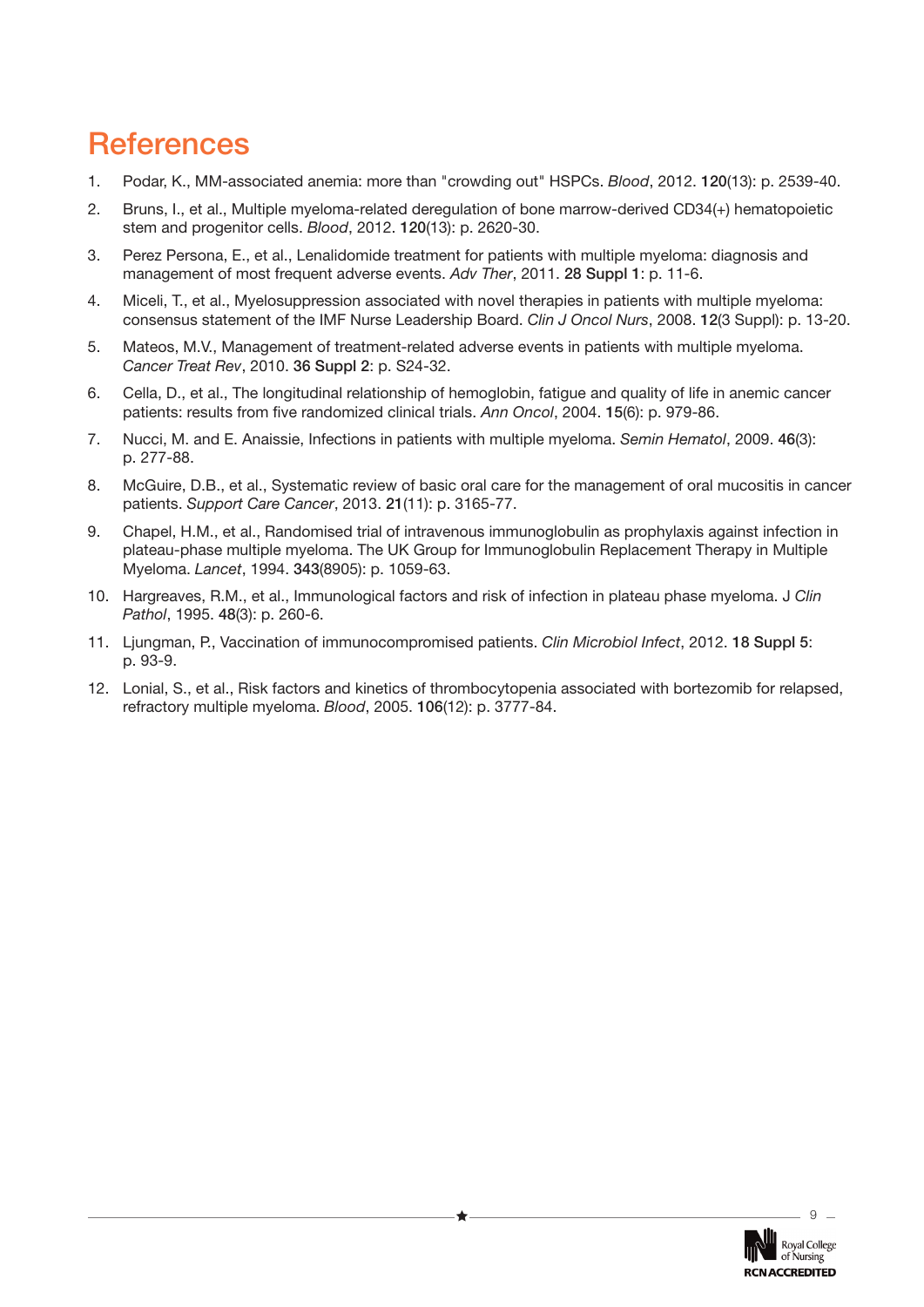# **Your notes**

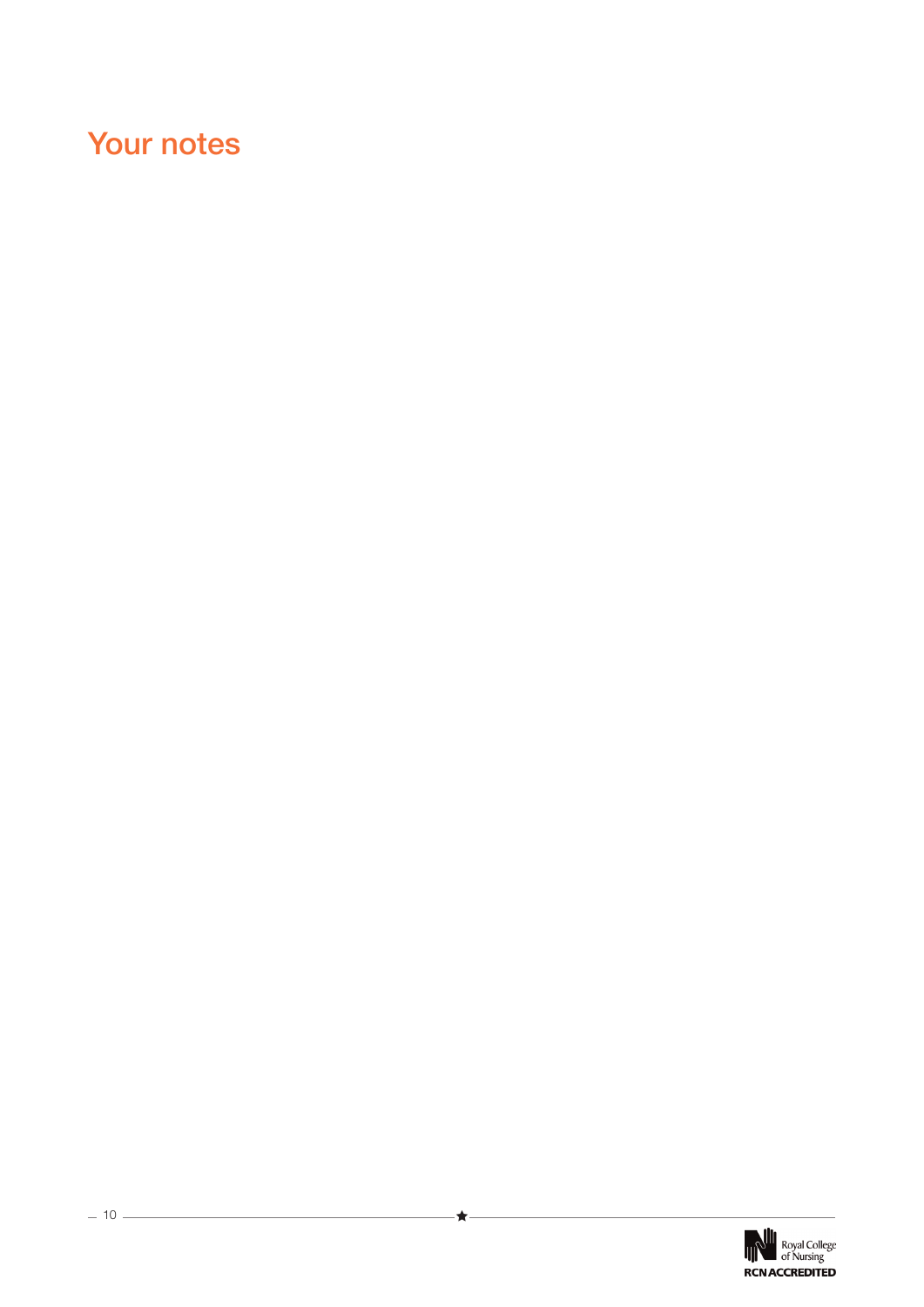# **Your notes**